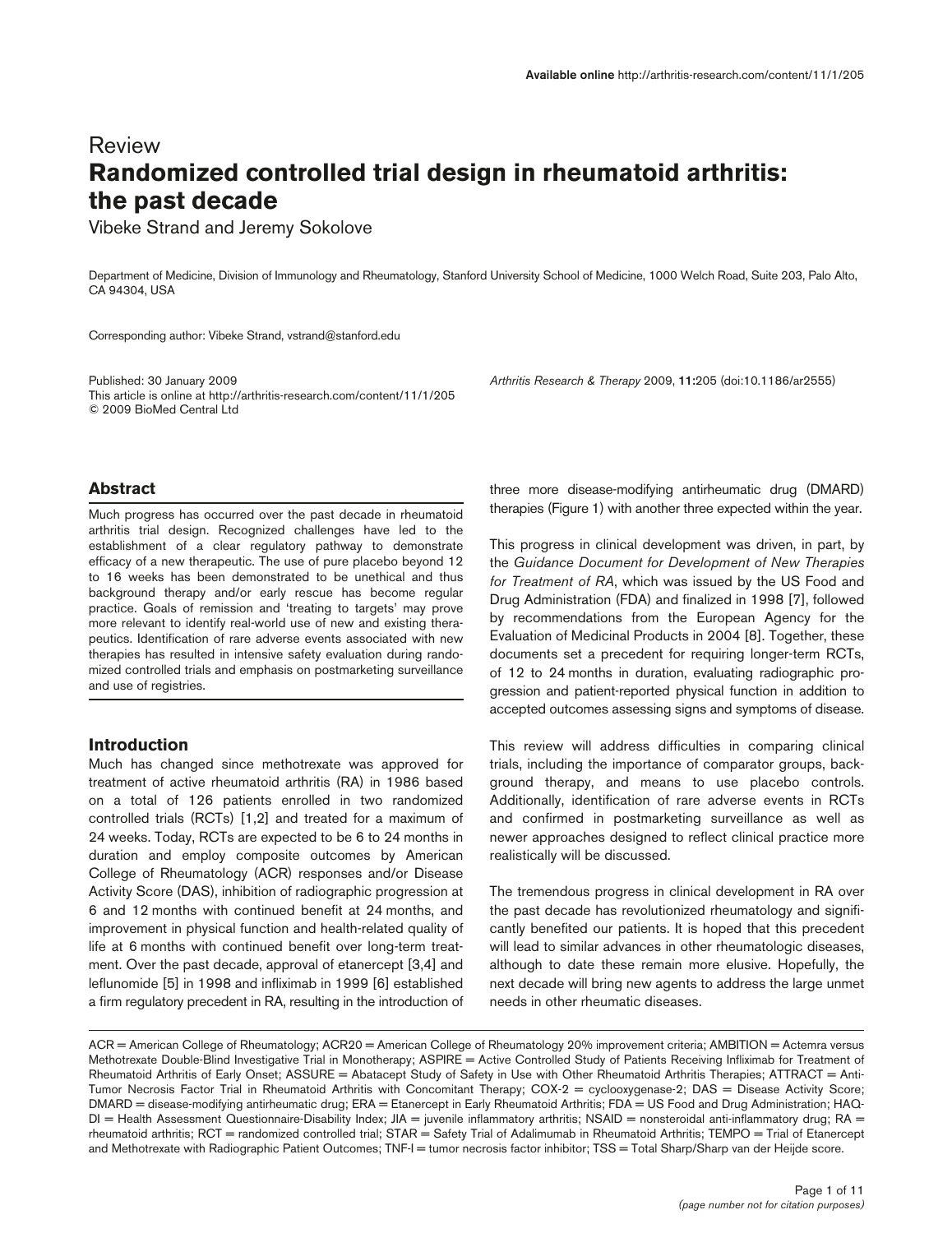



Timeline of regulatory (US Food and Drug Administration) approvals for currently used disease-modifying antirheumatic drugs over the past 10 years. Major regulatory trials used in approval of each agent are listed below the agent. For reference, methotrexate was approved in 1985, cyclosporine in 1995. ABA, abatacept; ADA, adalimumab; AIM, Abatacept in Inadequate Responders to Methotrexate; ASSURE, Abatacept Study of Safety in Use with Other Rheumatoid Arthritis Therapies; ATTAIN, Abatacept Trial in Treatment of Anti-Tumor Necrosis Factor Inadequate Responders; ATTRACT, Anti-Tumor Necrosis Factor Trial in Rheumatoid Arthritis with Concomitant Therapy; DANCER, Dose-Ranging Assessment International Clinical Evaluation of Rituximab in Rheumatoid Arthritis; ETN, etanercept; INF, infliximab; LEF, leflunomide; MTX, methotrexate; REFLEX, Randomized Evaluation of Long-Term Efficacy of Rituximab; RTX, rituximab; STAR, Safety Trial of Adalimumab in Rheumatoid Arthritis.

# **Difficulties in comparing trial data: no two randomized controlled trials are the same**

There have been few head-to-head trials of biologic agents in RA. It is not surprising that sponsors of regulatory trials have not pursued this study design, leaving clinicians only the option of comparing data across RCTs. To do so requires trials that enroll patient populations with similar demographics and disease characteristics and that use comparable treatment interventions and outcome measures – a tall order, especially in heterogeneous diseases such as RA (Table 1).

Across trials, it is clear that therapeutic responses are not consistent. This is perhaps best exemplified by the variability of ACR20/50 (ACR 20%/50% improvement criteria) responses with methotrexate, which range from 46% to 78% at 1 year and from 56% to 84% at 2 years (Table 2). These cannot be completely explained by differences in median methotrexate doses, use of folic acid supplementation [9], or enrollment of subjects with early versus well-established disease. Even in patients with early disease (duration of less than or equal to 1 year), ACR20/50 responses with methotrexate monotherapy ranged from 54%/32% (ASPIRE [Active Controlled Study of Patients Receiving Infliximab for Treatment of RA of Early Onset]) [10] to 63%/46% (PREMIER) [11] to 65%/42% (Etancercept in Early RA [ERA]) [12]. Similarly, in three-arm RCTs comparing either monotherapy with combination tumor necrosis factor inhibitor (TNF-I) + methotrexate, ACR20 responses for TNF-I monotherapy versus combination varied from 32% versus 50% (ASPIRE) and 41% versus 62% (PREMIER) in early disease to 48% versus 69% in a population with approximately 7 years of disease duration (Trial of Etanercept and Methotrexate with Radiographic Patient Outcomes [TEMPO]) [13]. Those naïve

to methotrexate (ASPIRE and PREMIER) as well as those receiving successful therapy for not more than 6 months generally will have more favorable responses to this 'gold standard' DMARD.

Radiographic progression is also quite variable across protocol populations receiving methotrexate, ranging from 0.9 to 2.8 Total Sharp/Sharp van der Heijde score (TSS) points (range 0 to 448) at 12 months in populations with 6 to 7 years of disease duration (US301 and TEMPO) [5,13] to 1.3 to 5.7 TSS points in early disease trials (ERA, ASPIRE, and PREMIER) [10-12] (Figure 2). Differences in progression rates are best predicted by pre-existing damage (for example, TSS at baseline). Calculating estimated yearly progression (baseline TSS divided by mean disease duration) illustrates the broad differences in expected progression rates across protocols, ranging from 3.5 to 6.6 in established disease (US301 and TEMPO) to 8.4, 9.5, and 27.4 (ERA, ASPIRE, and PREMIER) in early disease (Figure 2). It is therefore important to interpret RCT data carefully in the context of demographic and baseline disease characteristics of each population, realizing that no two trials have enrolled truly similar populations, even with similar designs.

#### **Active controlled trials**

An active controlled trial demonstrating 'noninferiority' of a new to an accepted therapy is a standard design to demonstrate efficacy and may avoid use of placebo. As a consequence of the variability in responses discussed above, it is a challenge to predict clinical outcomes in protocols and accurately calculate sample sizes, particularly when using an active comparator, even the gold standard methotrexate. This has prompted the FDA and the European Medicines Agency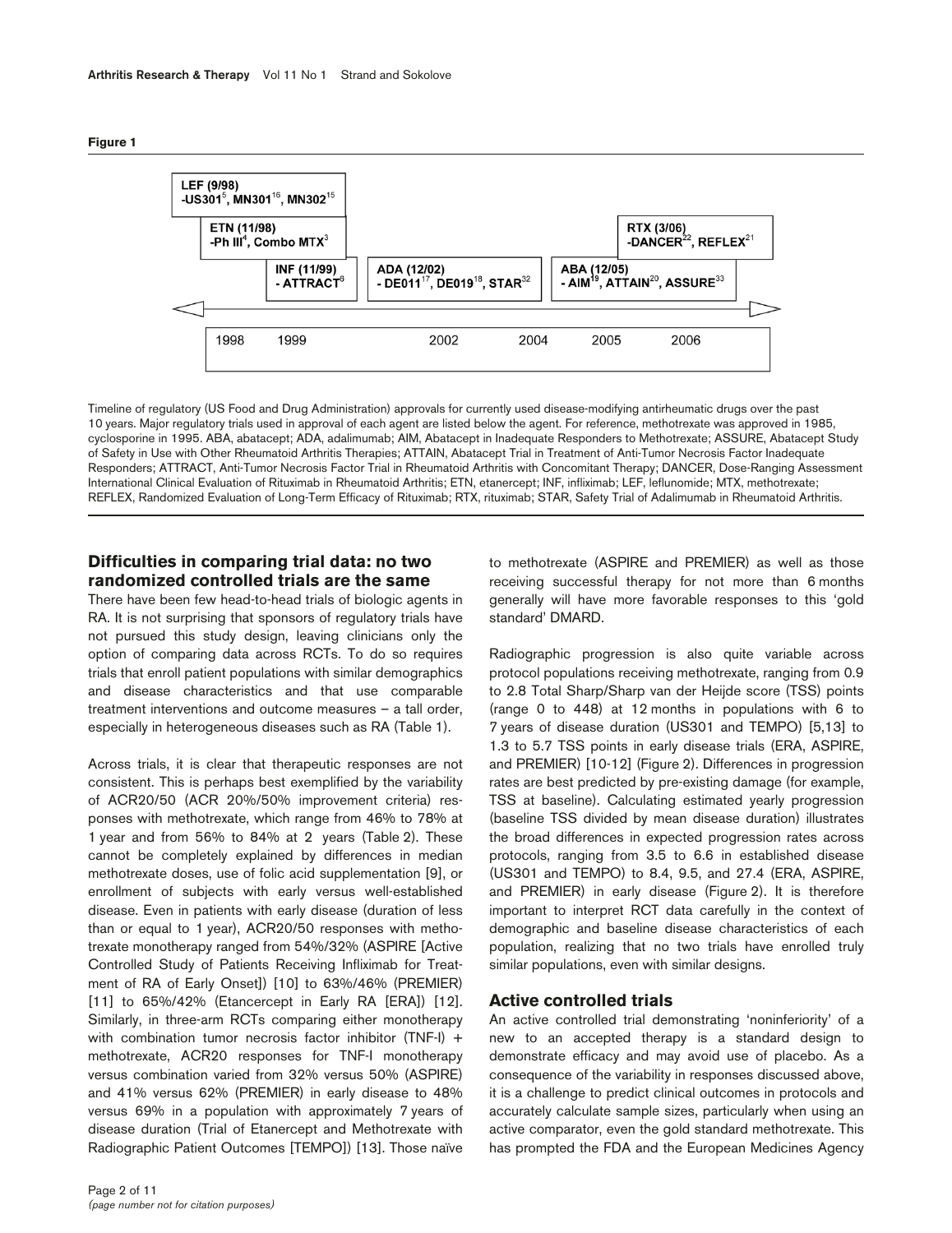#### **Table 1**

**Randomized controlled trials of disease-modifying antirheumatic drugs approved since 1998 that have supported regulatory labeling**

| Trial           | Year<br>published | Study drug              | Mean disease<br>duration at BL | Prior therapy                   | Duration                    |
|-----------------|-------------------|-------------------------|--------------------------------|---------------------------------|-----------------------------|
| US 301 [5]      | 1999              | LEF vs. MTX vs. PL      | 7.0 ( $\pm$ 8.6)               | MTX-naïve                       | 2 years                     |
| MN 301 [16]     | 1999              | LEF vs. SSZ vs. PL      | 7.8 $(\pm 8.6)$                | SSZ-naïve                       | 6 months + continuation     |
| ETN Phase 3 [4] | 1999              | ETN vs. PL              | 12 <sup>a</sup>                | <b>DMARD</b> failures           | 6 months                    |
| ETN+MTX [3]     | 1999              | ETN+MTX vs. PL+MTX      | 13 <sup>a</sup>                | $MTX > 6$ months                | 6 months (primary at 3)     |
| ATTRACT [6]     | 1999              | INF+MTX vs. MTX+PL      | 8.4 $(\pm 7.7)$                | $MTX > 3$ months                | 2 years                     |
| MN 302 [15]     | 2000              | LEF vs. MTX             | $3.7 (\pm 3.2)$                | MTX-naïve                       | 1 year $+$ continuation     |
| ERA [12]        | 2000              | ETN vs. MTX             | $0.9 (\pm 0.8)$                | MTX-naïve                       | 2 years                     |
| TEMPO [13]      | 2004              | ETN vs. MTX vs. ETN+MTX | 6.8 $(\pm 5.5)$                | TNF-naïve                       | 2 years                     |
| ASPIRE [10]     | 2004              | INF vs. MTX vs. INF+MTX | $0.9 (\pm 0.8)$                | MTX-naïve                       | 1 year                      |
| PREMIER [11]    | 2006              | ADA vs. MTX vs. ADA+MTX | $0.7 (\pm 0.8)$                | MTX-naïve                       | 2 years                     |
| ATTAIN [20]     | 2005              | ABA+MTX vs. MTX+PL      | 12.0 $(\pm 8.5)$               | MTX >3 months, TNF-I failure    | $6$ months $+$ continuation |
| AIM [19]        | 2006              | ABA+MTX vs. MTX+PL      | 8.5 $(\pm 7.3)$                | MTX >3 months, TNF-I-naïve      | $6$ months $+$ continuation |
| REFLEX [21]     | 2006              | RTX+MTX vs. MTX+PL      | 11.7 $(\pm 7.7)$               | $MTX > 3$ months, TNF-I failure | $6$ months $+$ continuation |
| DANCER [22]     | 2006              | RTX+MTX vs. MTX+PL      | 10.5 <sup>a</sup>              | MTX >3 months, TNF-I-naïve      | $6$ months $+$ continuation |

The table notes mean duration of disease at baseline, background, and/or failed disease-modifying antirheumatic drug (DMARD) therapy at entry and length of study. <sup>a</sup>Standard deviation not reported. ABA, abatacept; ADA, adalimumab; AIM, Abatacept in Inadequate Responders to Methotrexate; ATTAIN, Abatacept Trial in Treatment of Anti-Tumor Necrosis Factor Inadequate Responders; BL, baseline; DANCER, Dose-Ranging Assessment International Clinical Evaluation of Rituximab in Rheumatoid Arthritis; ETN, etanercept; INF, infliximab; LEF, leflunomide; MTX, methotrexate; PL, placebo; REFLEX, Randomized Evaluation of Long-Term Efficacy of Rituximab; RTX, rituximab; SSZ, sulfasalazine; TNF=I, tumor necrosis factor inhibitor.

#### **Table 2**

#### **Therapeutic responses to methotrexate**

|                       |                       |                           | ACR $\geq$ 20 responses at |           |
|-----------------------|-----------------------|---------------------------|----------------------------|-----------|
| Study/Trial           | Mean disease duration | Median MTX dose (mg/week) | 12 months                  | 24 months |
| Haagsma, et al. [74]  | 3 months              | 10                        | 71%                        | <b>NR</b> |
| Möttönen, et al. [57] | 8 months              | 10                        | 78%                        | 84%       |
| ERA [12,75]           | 11 months             | 18 <sup>a</sup>           | 65%                        | 59%       |
| MN 302 [15]           | 3.8 years             | 10                        | 65%                        | 72%       |
| US 301 [5]            | 6.5 years             | 15 <sup>a</sup>           | 46%b                       | 67%       |
| ASPIRE [10]           | 7 months              | 19a                       | 54%b                       | <b>NR</b> |
| <b>TEMPO [13]</b>     | 6.6 years             | 17 <sup>a</sup>           | 75%                        | 71%       |
| PREMIER [11]          | 8 to 9 months         | 16 <sup>a</sup>           | 63%                        | 56%       |

Therapeutic responses to methotrexate (MTX) are not consistent across trials and cannot be explained solely by differences in duration of disease or median MTX dose. <sup>a</sup>With regular folate supplementation. <sup>b</sup>Designated 12 month outcomes were analyzed with an intention to treat (ITT) analysis with non-responder imputation (NRI) for study non-completers. All other 12 month outcomes were analyzed by ITT with last observation carried forward (LOCF) for non-completers. ACR, American College of Rheumatology; ASPIRE, Active Controlled Study of Patients Receiving Infliximab for Treatment of Rheumatoid Arthritis of Early Onset; ERA, Early Rheumatoid Arthritis; NR, not recorded; TEMPO, Trial of Etanercept and Methotrexate with Radiographic Patient Outcomes.

to require a placebo control to confirm that the active comparator was indeed efficacious – thus the three-arm

design in US301 and inclusion of a short-term placebo substudy in the recent Actemra versus Methotrexate Double-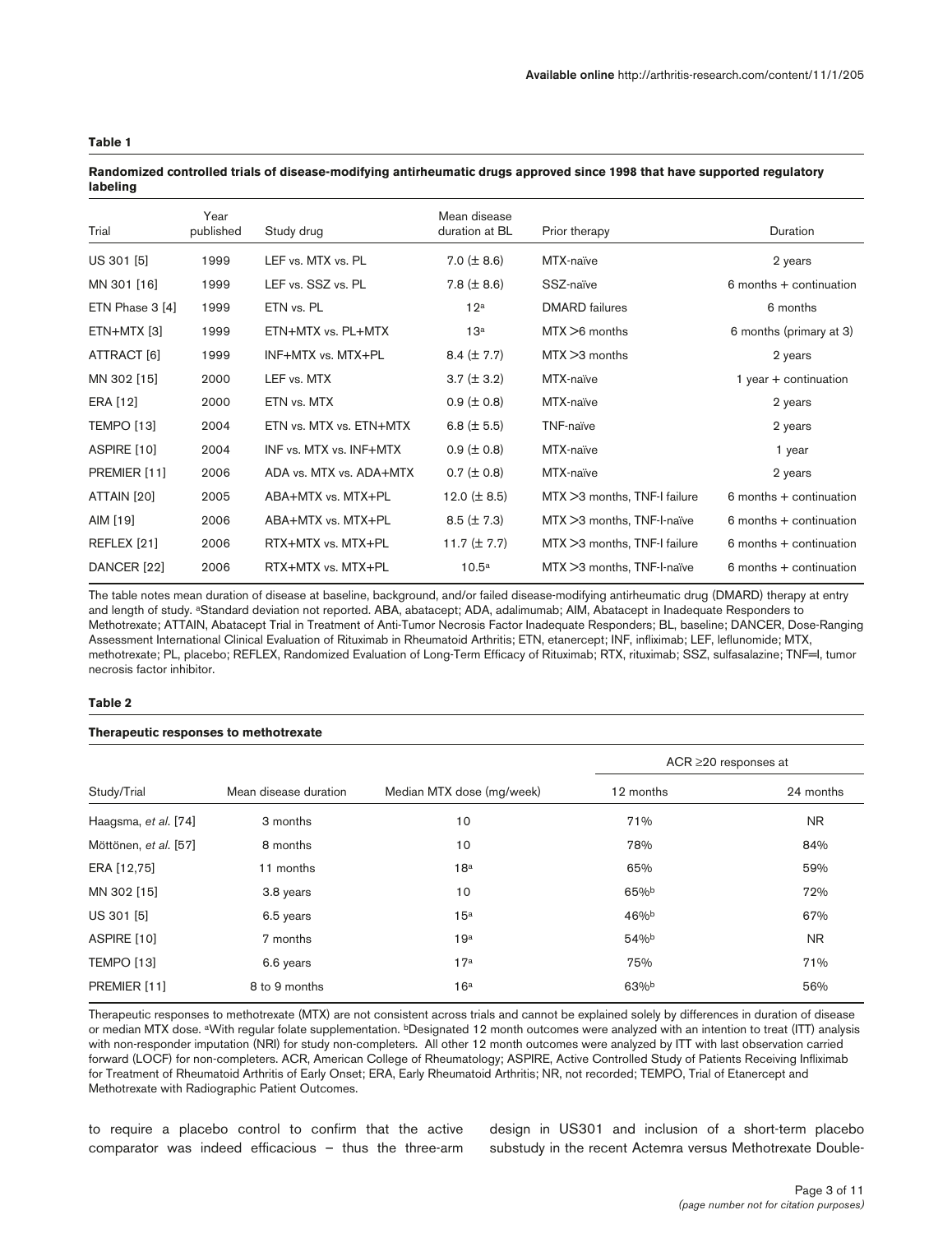

Radiographic progression with methotrexate is also quite variable across protocol populations, best predicted by damage at baseline. Estimated yearly progression (baseline Total Sharp/Sharp van der Heijde score divided by mean disease duration) helps to illustrate differences in protocol populations and explains differences in change scores over the course of 12 and 24 months. ERA, ASPIRE, and PREMIER represent early disease populations. ASPIRE, Active Controlled Study of Patients Receiving Infliximab for Treatment of Rheumatoid Arthritis of Early Onset; ERA, Early Rheumatoid Arthritis; MTX, methotrexate; TEMPO, Trial of Etanercept and Methotrexate with Radiographic Patient Outcomes; TSS, Total Sharp/Sharp van der Heijde score.

Blind Investigative Trial In Monotherapy (AMBITION) [14] with tocilizumab.

If noninferiority is satisfied, efficacy is established and statistical superiority may then be queried and demonstrated. However, care must be taken to ensure that a protocol is not 'oversubscribed' (that is, enrollment of a number so large that small differences between therapies may be statistically significant but not clinically meaningful). This was illustrated by the comparison of methotrexate to leflunomide in MN302 [15]: differences of 1 in mean swollen joint count and 0.01 in mean Health Assessment Questionnaire-Disability Index (HAQ-DI) scores at 12 months. Thus, the requirement of two replicate trials for regulatory confirmation of statistical superiority has evolved [7].

### **Background disease-modifying antirheumatic drug trials**

Early trials employed placebo controls. The last 'pure placebo' controlled RCTs in RA compared leflunomide with sulfasalazine versus placebo for 6 months (1998) [16], leflunomide with methotrexate versus placebo over 24 months with rescue of nonresponders on or after 4 months of treatment (1998) [5], and adalimumab monotherapy versus placebo in DMARD failure patients with rescue at 8 weeks (2000) [17]. Subsequent trial designs have used placebo

only superimposed upon background therapy, typically methotrexate. Only in ATTRACT (Anti-TNF Trial in RA with Concomitant Therapy) [6], a 24-month RCT, was blinded treatment continued for 11 months before rescue. Thereafter, rescue of placebo treatment has been offered at 12 to 16 weeks [18-23] or mandatorily for nonresponders at 16 weeks in RAPID (RA Prevention of Structural Damage) 1 and 2 trials with certolizumab [24,25].

Over the past decade, the paradigm of 'step-up' or 'add-on' therapy has been used in several landmark RCTs. In these trials, patients with active disease despite DMARD therapy (again typically methotrexate) are recruited as partial responders following an incomplete or loss of therapeutic effect and then randomly assigned to the addition of study drug or placebo for 6 months. Although this trial design has been criticized [26], it offers several advantages, including the avoidance of exposure to pure placebo treatment and the fact that it does not require washout of prior DMARD therapy, thereby facilitating recruitment. A persistent concern has been whether patients enrolled in these add-on trials had previously responded to background therapy. As it would not be ethical to enroll subjects either having never responded to or no longer deriving benefit from background treatment to continue ineffective DMARD + placebo for an additional 6 months, it is unlikely that either patients or their treating physicians would have permitted their enrollment. Thus, equipoise, the principle that a subject be cognitively indifferent between two therapies, would not have been maintained.

Even with background therapy, the ethical issue of using placebo has prompted the use of a primary efficacy endpoint at 6 months, with demonstration of continued benefit in those 'successful responders', with still blinded or open-label treatment. FDA requirements have now been modified to 3 and 6 months for improvement in signs and symptoms with continued active treatment (open-label or blinded) and 6 to 12 months for assessment of structural damage and physical function, and 'maintenance of benefit' in those continuing active treatment over 12 to 24 months [27]. This allows placebo with or without background therapy to be 'rescued' on or after 2-3 months of treatment.

Following the Etanercept Phase 3 [3] and ATTRACT [6] trials, add-on therapy RCTs have comprised the majority of clinical development programs for adalimumab, abatacept, and rituximab. Despite differences in add-on treatment and timing of trials, demographics and disease characteristics of recruited patient populations have been remarkably similar: mean disease duration of 8 to 13 years, baseline DAS of 5.7 to 6.3, mean DMARDs failed of 2 to 3, mean prior methotrexate treatment of 2 to 4 years, and doses ranging from 15 to 19 mg/week. Two important criteria influence the outcome of this trial design: length of methotrexate treatment required at study entry and use of rescue therapy. Maximal responses to methotrexate (and other synthetic DMARDs,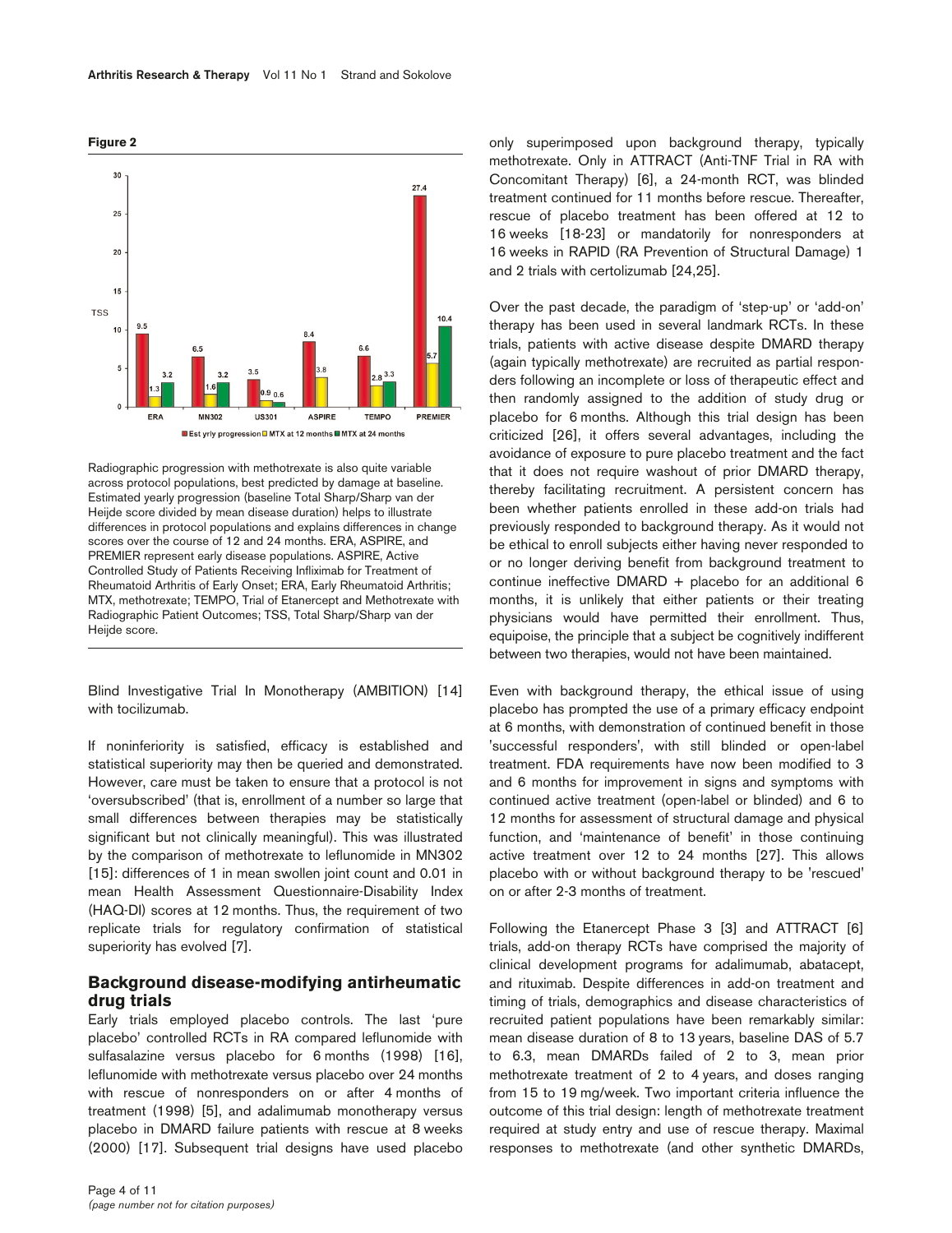including leflunomide and sulfasalazine) are evident on or after 6 months of treatment; those RCTs requiring at least 3 months of use of background therapy and/or offering rescue therapy after only 8 to 12 weeks are generally associated with higher placebo responses (Table 1) [28]. The observation that patients still accruing responses to background therapy may confound results was illustrated in a phase 2 RCT of an experimental interleukin-1-converting enzyme inhibitor [29] which failed to differentiate active from placebo treatment until those patients who had received methotrexate for less than 6 months were excluded, then demonstrating a dose response for the experimental therapy. Also important are potential drug-drug interactions that could explain improved therapeutic responses with combination therapy due to pharmacokinetic effects. The addition of cyclosporine to methotrexate was the first successful add-on trial in RA, with ACR20 responses at 6 months of 46% versus 16% in combination versus placebo + methotrexate, respectively [30]. However, when patients randomly assigned to placebo then received cyclosporine over the subsequent 6 months, ACR20 responses increased only to 21% [31]. Thus, the benefit of treatment in the first 6 months cannot be attributed to combination therapy but rather to a cyclosporine-mediated decrease in renal clearance of the active metabolite, 7-OH methotrexate, thereby increasing its half-life and accruing additional responses.

Recent trials have allowed a mixture of DMARDs as background therapy: both STAR (Safety Trial of Adalimumab in RA) [32] and ASSURE (Abatacept Study of Safety in Use with Other RA Therapies) [33] as large safety studies and the TOWARD (Tocilizumab in Combination with Traditional DMARD Therapy) trial [34], in which 40% had 'failed' methotrexate but which also included leflunomide and sulfasalazine among other DMARDs. Of importance, these trials have demonstrated efficacy of adalimumab [35], abatacept [20], and tocilizumab [34] across multiple background DMARDs. Although there is a clear regulatory precedent for using this trial design to demonstrate efficacy in RA, it is hoped it will be used progressively earlier in clinical development programs. Once safety (and efficacy) become evident in patients with a long duration of disease who have failed multiple DMARDs, it is appropriate to study a promising therapeutic agent in earlier disease populations, even DMARD-naïve patients, such as in ASPIRE [10], PREMIER [11], and AMBITION [14], prior to its approval.

# **Randomized controlled trials in anti-tumor necrosis factor failure patients**

The evaluation of novel agents in a more real-world setting, after failure of TNF-I use, has added to our knowledge base. Examination of new therapeutic agents with background therapy in TNF-I-naïve patients as well as incomplete responders has characterized the safety and efficacy profile of abatacept (ATTAIN [Abatacept Trial in Treatment of Anti-TNF Inadequate Responders] [20] versus AIM [Abatacept in Inadequate Responders to Methotrexate] [19]), rituximab (REFLEX [Randomized Evaluation of Long-Term Efficacy of Rituximab] [21] versus DANCER [Dose-Ranging Assessment International Clinical Evaluation of Rituximab in RA] [22]), and tocilizumab (RADIATE [Research on Actemra Determining Efficacy after Anti-TNF Failures] [36] versus AMBITION [14]). Recently, three parallel RCTs have investigated the efficacy of tocilizumab in methotrexate, DMARD, or TNF-I incomplete responders [23,34,36]. Notably, responses in these trials range within a previously observed paradigm: in biologicnaïve patients, ACR20/50/70 responses from 59% to 71%, 40% to 44%, and 23% to 28%, respectively, compared with 50%, 28.8%, and 12.4%, respectively, in anti-TNF incomplete responders. Responses were similar whether subjects had failed one, two, or three anti-TNF agents.

Although open-label series have investigated the efficacy of 'switching' from one TNF-I to another, only one large controlled RCT studied responses to golimumab following failure to at least one TNF-I (GOlimumab After Former Anti-TNF Therapy Evaluated in RA [GO-AFTER]) [37]. In those who discontinued previous anti-TNF therapy due to lack of efficacy, 42.7% receiving 100 mg monthly achieved an ACR20 response at week 14 versus 17.7% with placebo. Nonetheless, subjects who had already 'failed' three TNF-Is were less likely to respond to a fourth agent.

# **Proof-of-concept trials**

Proof-of-concept trials in RA require at least 3 months of treatment to allow sufficient time for improvement in manifestations of active disease to be demonstrated and confirm that benefit continues. This necessity has been demonstrated repeatedly when early studies of promising agents of only 1 month of duration were not confirmed with longer-term treatment over 8 to 12 weeks, as reported with several p38 mitogen-activated protein kinase inhibitors [38] and a TNF- $\alpha$  converting enzyme inhibitor [39], although a mechanistic explanation for loss of response remains elusive. Requiring 3 months of treatment has several important implications, including the necessity for toxicology studies of sufficient duration to 'cover' 12 weeks of dosing of a new agent in the clinic. As use of a pure placebo control as a comparator is now considered unethical, new therapies are introduced into the clinic superimposed upon background therapy, typically methotrexate. For synthetic agents, this means that drug-drug interaction studies must precede combination use to ensure no meaningful effects on half-life or metabolism of the background treatment, including nonsteroidal anti-inflammatory drugs (NSAIDs) as well as other commonly prescribed medications. It also means that a new therapy must be able to demonstrate benefit in a population of patients with active disease despite DMARD treatment, in general a more refractory population. In clinical development, it is therefore important to progressively study patients with earlier disease who have failed fewer DMARDs and who are more likely to be responsive to treatment in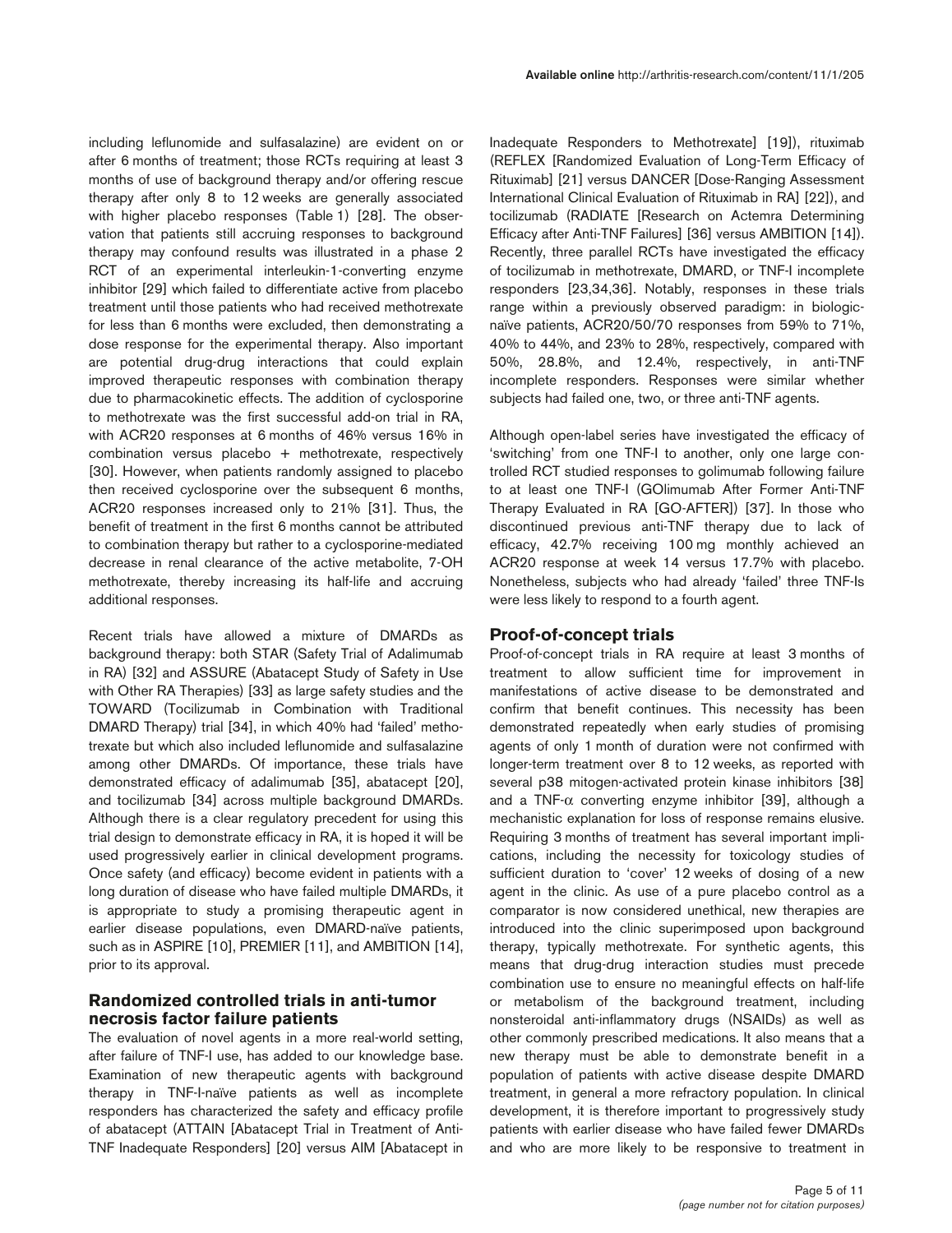order to fully characterize the efficacy of new therapies. Similarly, the observed safety profile of a promising therapeutic may differ in more robust patients with earlier RA and fewer comorbidities.

#### **Methotrexate as an active comparator**

Trials designed to show 'noninferiority' against an accepted efficacious therapy have long been used in rheumatology for iterative approvals with nonselective NSAIDs as well as cyclooxygenase-2 (COX-2)-selective agents [40]. Recent three-arm RCTs designed to compare monotherapy versus combination TNF-I + methotrexate treatment have importantly demonstrated superiority of the combination versus either monotherapy as well as superiority of anti-TNF versus methotrexate monotherapy for inhibition of radiographic damage [13]. Importantly, these three-arm RCTs have helped to better define 'real-world' use of TNF-Is and firmly established the additional clinical benefit of combination therapy when initiated simultaneously with methotrexate (and thus before methotrexate 'failure'). The early RA RCTs, ERA [12], ASPIRE [10], and PREMIER [11], have confirmed the impressive benefit of combination therapy in early disease, and TEMPO [13] demonstrated that it is not too late to see dramatic improvement in patients with 7 years of disease duration. Notably, methotrexate responses were high in this trial as 40% of subjects had received this DMARD within 6 months, thereby enriching the population with 'successful patients' who could tolerate the studied therapy.

In addition to potential synergy as well as additive efficacy attributed to different mechanisms of action, there are other potential explanations for the impressive benefit of combination biologic agent plus methotrexate. Methotrexate (as well as azathioprine and leflunomide) decreases the immunogenicity [41] of biologic agents and prolongs the half-life of anti-cytokine monoclonal antibodies (other than certolizumab), which may contribute to improved responses and/or responses that are more sustained.

#### **Risks and benefits for use of placebo**

In the placebo-controlled US301 trial, despite rescue of nonresponders on or after 4 months, withholding active treatment for this period resulted in losses of physical function that were not regained when active treatment was initiated [42]. Similarly, in an RCT of leflunomide added to background 'failed' methotrexate therapy [43], and in the open-label extension when those randomly assigned to placebo then received active therapy [44], despite similar ACR20/50 responses at 12 months, HAQ-DI scores never attained the same level of improvement. Mean changes in HAQ-DI (from baseline to 6 and 12 months) were –0.54 in patients who received combination therapy for the entire trial compared with –0.30 in those receiving combination therapy only during the second 6 months. Recognition of similar irreversible losses in physical function in other trials fortunately has resulted in a more limited use of placebo and an increasingly earlier use of rescue therapy.

There remains an important value of limited use of placebo as there exists a 'placebo response' that can be characterized. Patient-reported measures such as HAQ, pain, and patient global assessment of disease activity best differentiated responders and nonresponders in US301 [45], combined anakinra trials [46], and ATTRACT [47]. Nonetheless, there are a small number of subjects who receive placebo who are 'responders' by signs and symptoms, including physical function and radiographic outcomes [48]. These individuals have documented RA and cannot be characterized by differences in demographics or baseline disease activity, but they are few in number and responses generally wane over time.

Of interest, placebo responses appear to be higher with 'milder' active comparators, as Paulus and colleagues [49] demonstrated in early CSSRD (Cooperative Systematic Studies of Rheumatic Diseases Group) studies. This may be due, in part, to 'equipoise' as extensive discussions about risks and benefits of a new therapy may prime expectations of a very powerful intervention. Many other factors may also affect the placebo response and these are related to parenteral administration, including rapid onset of effect, infusion, and injection site reactions, which may result in expectation bias as well as unblinding. Most importantly, placebo has been necessary to prove inefficacy of many 'promising' agents [41], including anti-CD4 and anti-CD5 monoclonal antibodies. To miss this effect permitted by direct comparison to placebo would expose patients to a potentially toxic therapy lacking in efficacy.

#### **Other trial designs**

Other trial designs have been used to minimize or avoid the use of placebo controls. A frequent design in juvenile inflammatory arthritis (JIA) is the randomized withdrawal study, popular in pediatric populations in which the use of placebo is not ethical. This design includes an open-label runin period in which all subjects receive active medication and subsequently those who respond to treatment are randomly assigned to blinded continuation or withdrawal of active medication. Flare in disease activity is measured as the primary outcome, and once it is documented, patients are eligible to receive open-label active therapy. This design was first used with etanercept [50] and has resulted in subsequent approvals for other biologic agents in JIA [51,52]. However, the use of randomized withdrawal studies in adult populations is more controversial, both from an ethical point of view and due to criticism that efficacy may not be definitively demonstrated.

# **Real-world randomized controlled trials 'treating to target'**

Clearly RCTs do not mimic the real-world use of therapies: subjects enrolled in trials are a selected population with few of the comorbidities generally present in RA patients. Studies have confirmed that most patients followed in practice and enrolled in RA registries would not be eligible for clinical trials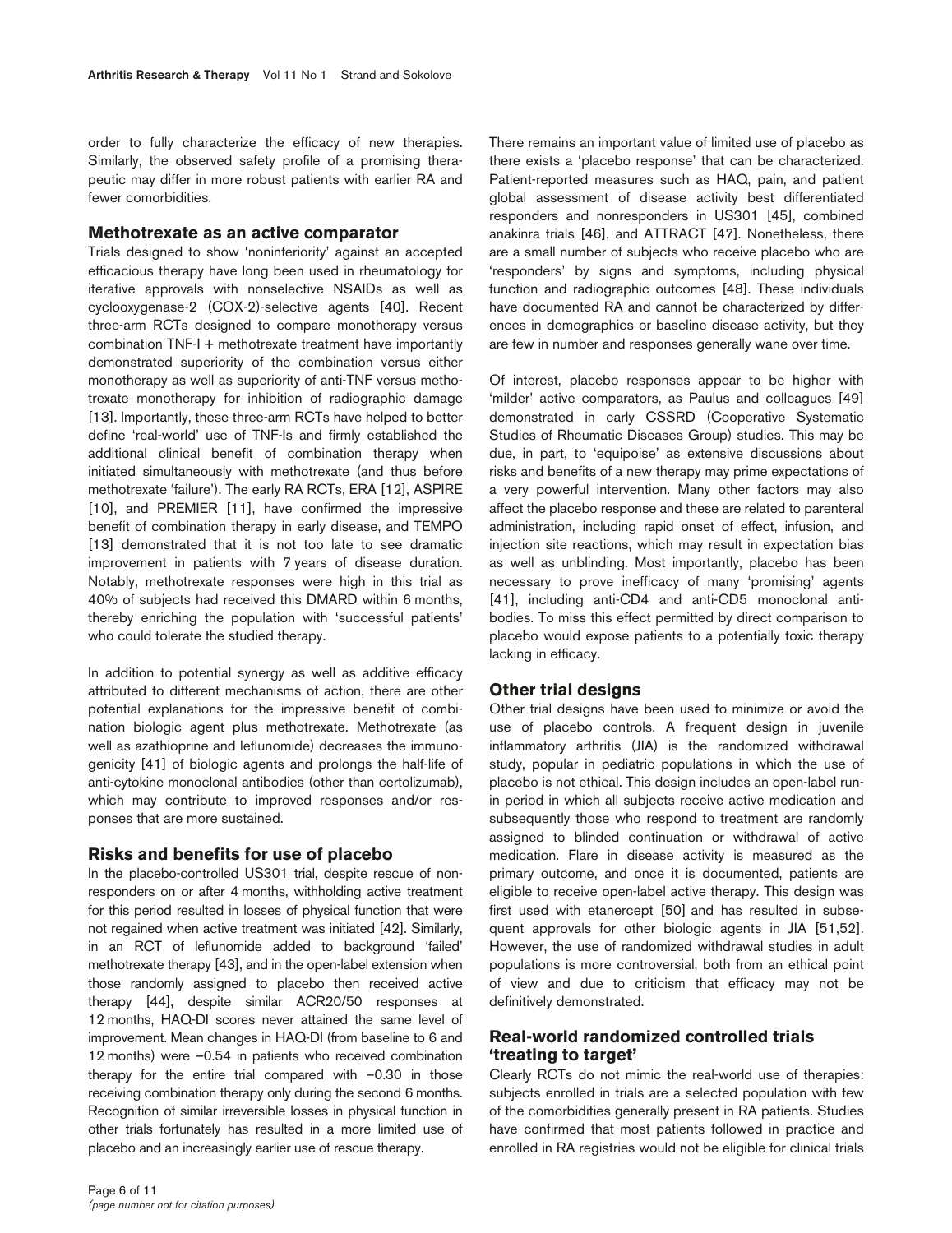[53,54]. There are several reasons for this, including the need to identify a responsive population to be able to demonstrate improvement successfully (for example, efficacy and inclusion/exclusion criteria that limit eligible subjects to those without medical conditions that could confound assessment of the safety of the agent). Patients whose RA is successfully controlled on current therapy will tell us little about the benefit of a new agent, nor would it be ethical to remove an efficacious treatment for purposes of ascertaining effect in an RCT. With the addition of so many new agents to our therapeutic armamentarium, it is no surprise that it is hard to find patients for enrollment in RCTs in RA, especially those on background therapy yet with sufficiently active disease. Thus, criteria defining 'active disease' have become more lenient, yet the ranges of baseline joint counts and disease activity in subjects enrolled in most recent trials are still remarkably similar. The introduction of a newly approved therapy into the clinic means it will be used in a broader patient population with more comorbid conditions and concomitant therapies. Efficacy outcomes may thus be less impressive than those observed in an RCT. Furthermore, rare safety events that were not observed in trials may become evident in postmarketing surveillance and/or longitudinal observational studies.

Although RCTs are the gold standard for evaluation of therapeutic efficacy, enrolled patient populations [53,54] and therapeutic protocols do not mimic those seen in the real world. The lack of flexibility to adjust treatment limits extrapolation of their results to real-world use. The advent of 'treatment to target' studies, while not designed for regulatory approval, provides an opportunity to study therapeutic regimens with the flexibility to change treatments - including the effect on patient expectations when treatments are changed. Trials published to date have not been blinded and their designs pose significant challenges: balancing randomization, inability to blind patients or investigators to treatment, lack of an intent-to-treat analysis, and inclusion of relatively small sample sizes. Treatment designs have progressed from initially looking for ACR and/or DAS responses to current goals of achieving 'low disease activity' and 'remission' [55,56] as well as assessing productivity within the home and workplace. The ongoing TEAR (Treatment of Early Aggressive RA) trial in the US is a blinded RCT using a 'treatment to target' approach, with results expected in the near future.

The FinRaCo (Finnish RA Combination Therapy) [56] trial introduced the paradigm of 'treating to target': allowing therapeutic titration in those not achieving a prespecified goal such as 'low disease activity' defined by a DAS of less than 2.4. Including COBRA (Combinatietherapie Bij Reumatoide Artritis) [57] and a large US combination trial [58], these were among the first to clearly demonstrate that early combination therapy was superior to monotherapy. Similarly, the TICORA (Tight Control for RA) [59] trial required aggressive

escalation of traditional DMARDs with liberal use of intraarticular corticoidsteroid injections; 'remission' was achieved in 65% of subjects (defined as a DAS of less than 1.6).

The BeSt study was designed to demonstrate whether sequential DMARD monotherapy, step-up combination therapy, or an initial combination regimen including either prednisolone or anti-TNF therapy (infliximab) provided better and more sustained disease control in early RA. The opportunity to perform a trial in 'two dimensions' – using a disease target and a dynamic treatment strategy – led to several findings not previously observed in traditional RCTs. It confirmed that approximately 30% of the subjects receiving methotrexate monotherapy responded well but that further improvement (defined as a DAS of less than 1.4) can be achieved by an additional 40% of participants overall- higher than that achieved in most conventional RCTs. Additionally, the initial use of combination therapy with either TNF-I or DMARDs with high-dose steroids resulted in a more rapid onset of effect and more sustained control of disease activity, including structural benefit at 1 year compared with traditional DMARD monotherapy. Trials based on changes in treatment according to outcomes have demonstrated realworld benefit from aggressively targeting therapies as well as the superiority of biologic over nonbiologic DMARDs not observed in traditional RCTs.

# **Assessment of safety**

Recent experiences with the selective COX-2 inhibitors [61] and other agents removed from the market due to documented liver toxicity [62] have underscored the importance of evaluating the safety of a new therapeutic prior to approval as well as of ensuring continued postmarketing surveillance. It is difficult to estimate adequate sample sizes in RCTs for assessment of safety, a lesson well learned when attempting to demonstrate that gastrointestinal safety of the COX-2s exceeded nonselective NSAIDs [61]. Furthermore, safety signals not evident in RCTs prior to approval may emerge in larger postmarketing trials or surveillance.

International Consensus for Harmonization guidelines for therapies of chronic diseases require that 1000 patients be exposed at the recommended dose, 300 patients for at least 6 months and 100 patients for at least 1 year [8]. Although the first two TNF-Is were approved for use only in patients with active RA, having failed multiple DMARDs with limited databases, their rapid acceptance and broader use prompted the FDA to require larger exposure populations prior to approval of adalimumab and abatacept. Ongoing postmarketing surveillance has further confirmed or identified safety 'signals' not observed in RCTs designed for regulatory approval. One or two cases of opportunistic infections, including tuberculosis or lymphomas, were evident in RCTs with etanercept and infliximab, but larger exposures in realworld use and trials in other clinical indications were required to identify signals for congestive heart failure [63],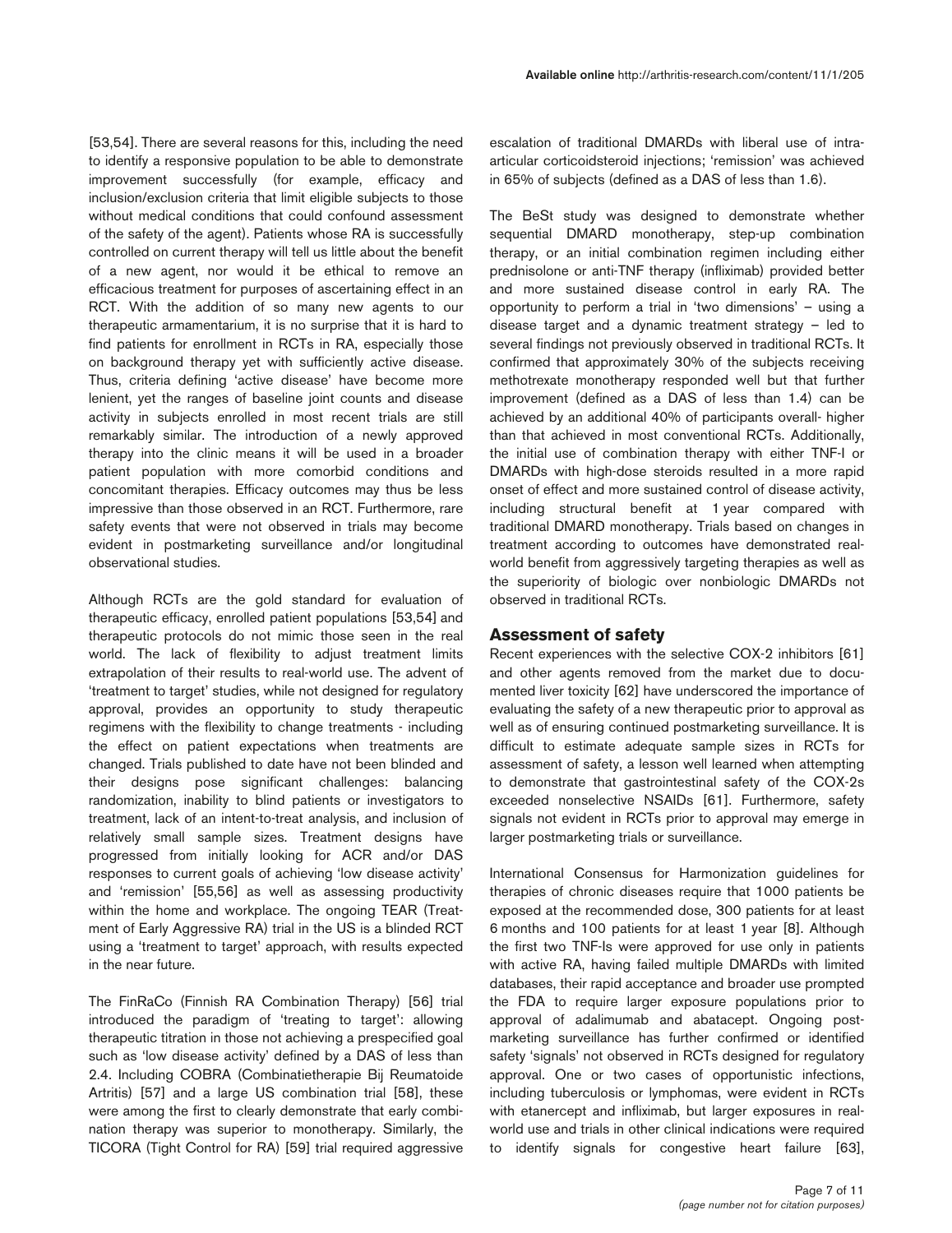demyelinating disorders [64,65], and cytopenias [66]. However, there is still great difficulty in sorting agent-specific risk from background disease risk as exemplified by cohort studies demonstrating no increase in or even decreased risk for congestive heart failure with use of TNF-I in RA patients [67]. Although some RCTs of current TNF-I (in populations other than RA) [68] have identified a possible signal for increased risk of lung cancer, this was not observed in any RA trials. Although a meta-analysis [69] of RCTs did support this association, a longitudinal cohort study evaluating over 13,000 patients with RA treated with biologic therapy (>97%) of whom were TNF-I users) found no evidence for increased risk for solid tumors over RA patients receiving traditional DMARDs [70]. More recently, the ASSURE trial, an RCT designed to evaluate safety of abatacept, again identified a small but statistically increased signal for lung cancer in those randomly assigned to abatacept [33].

It is generally believed that 2,500 to 3,000 patient years per treatment are required to identify very rare adverse events [8]. Natilizumab (Tysabri™), a monoclonal antibody that inhibits the  $\alpha$ 4 $\beta$ 7 integrin and that is currently approved for treatment of multiple sclerosis and Crohn disease, provides a good example. Soon after approval, three cases of progressive multifocal leukoencephalopathy were reported [71], all occurring in 3,000 patients exposed to this agent in RCTs, an incidence of 0.1%. However, the incidence increased when examining subjects who received this agent in longer-term treatment or in combination with interferon-beta: 2 out of 2,000 treated more than 2 years (0.2%), 2 out of 589 receiving combination therapy (0.34%), and 1 out of fewer than 100 treated more than 3 years (more than 1.0%) [72]. An FDA-required detailed Risk Minimization Action Plan (RISKMAP) has allowed the reintroduction of this agent for the treatment of both clinical indications in the US, although new cases continue to accrue [73]. Such events may be due, in part, to the desire that efficacy be maximized in RCTs  $-$  often, biologic agents are administered in 'industrial strength' rather than pharmacologic or physiologic doses and/or at dosing intervals of less than the measured half-life of the agent, potentially resulting in accumulation.

As it has been difficult to identify relatively rare safety 'signals' of potential concern, large safety RCTs have been advocated. Two such RCTs, STAR [32] and ASSURE [33], superimposed use of the new therapeutic, adalimumab and abatacept, respectively, versus placebo on background DMARD therapy in RA. Although some have argued that such studies with a primary endpoint of safety cannot confirm efficacy of the test agent, they have identified the presence of certain safety concerns. As with a pilot and subsequent RCT, combination treatment with anakinra + etanercept resulted in less efficacy and more toxicity [46], and the combination of abatacept + TNF-Is in ASSURE [33] revealed an increased incidence of serious infections as well as lung cancer.

Registries established to monitor biologic therapies in RA have contributed significantly to our ability to confirm and further quantify risks potentially associated with traditional and biologic DMARD therapies and promise to do so in other rheumatic diseases. Thus, the FDA now recommends that new treatments be studied in well-characterized populations with adequate exposure and recommends labeling limited to use in these types of patients. It is expected that broader realworld use and subsequent trials in other populations will allow expanded use of the agent.

#### **Conclusions and future directions**

Much progress has occurred over the past decade in trial design in RA. These include the following:

- Establishment of a clear regulatory path to demonstrate efficacy of a new therapeutic
- The use of 'pure' placebo beyond 12 to 16 weeks has been demonstrated to be unethical. Thus, background therapy and early rescue have become regular practice.
- The recognition that identification of rare adverse events associated with a new therapeutic requires largeexposure databases and continuing postmarketing surveillance, including establishment of registries.
- Postapproval trials, especially 'treating to target' designs, are more relevant to identify real-world use of new and existing therapeutics.

Not all DMARDs or biologic agents behave as expected, and thus far biomarkers have not permitted earlier prediction of therapeutic efficacy. Although RCTs remain the gold standard for demonstrating efficacy of a new therapeutic, it is expected that shorter duration trials with better 'early' outcomes will facilitate efficient clinical development. Also, trials in patients with early RA, even undifferentiated arthritis, will push the envelope of treatment with current therapies and promising agents to come. We have much to look forward to in the next decade of clinical development in rheumatology.

## **Competing interests**

VS is a consultant and/or advisory board member for the following companies: Abbott Immunology, Allergan, Almirall, AlPharma, Amgen Corporation, AstraZeneca, Bayhill, Bexel, BiogenIdec, Bioseek, BMS, CanFite, Centocor, Chelsea, Cypress Biosciences Inc, Dianippon Sumitomo, Euro-Diagnostica, Fibrogen, Forest Laboratories, Genelabs, Genentech, Human Genome Sciences, Idera, Incyte, Jazz Pharmaceuticals, Lexicon Genetics, Lux Biosciences, Merck Serono, Novartis Pharmaceuticals, NovoNordisk, Noxxon Pharma, Nuon, Ono Pharmaceuticals, Pfizer, Procter and Gamble, Rigel, Rigen, Roche, Savient, Sanofi-Aventis, Schering Plough, Scios, SKK, UCB, VLST, Wyeth, Xdx, Zelos Therapeutics. JS has no competing interests.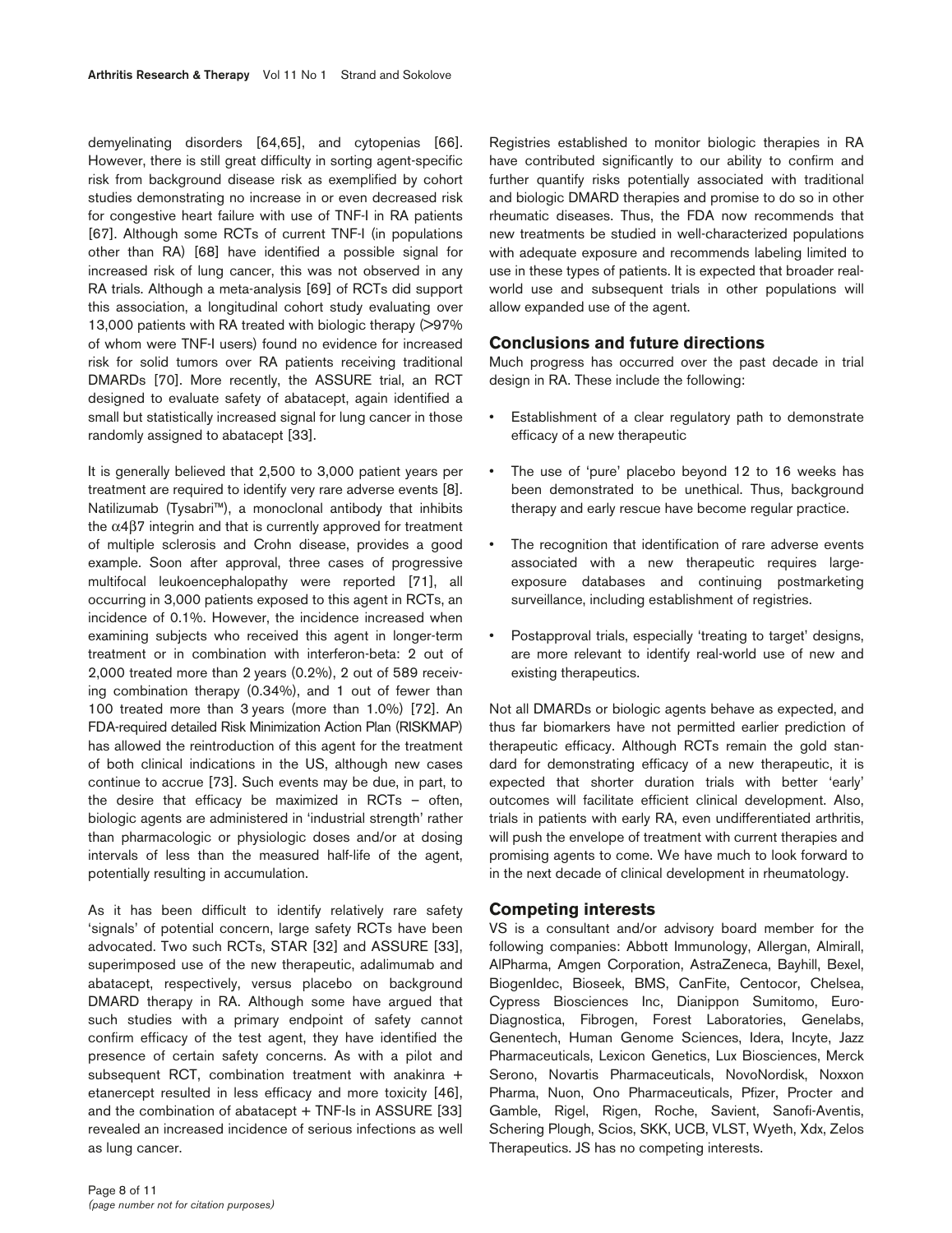# **The Scientific Basis of Rheumatology: A Decade of Progress**

This article is part of a special collection of reviews, *The Scientific Basis of Rheumatology: A Decade of Progress*, published to mark *Arthritis Research & Therapy*'s 10th anniversary.

> Other articles in this series can be found at: http://arthritis-research.com/sbr

#### **References**

- 1. Williams HJ, Willkens RF, Samuelson CO, Alarcón GS, Guttadauria M, Yarboro C, Polisson RP, Weiner SR, Luggen ME, Billingsley LM, Dahl SL, Egger MJ, Reading JC, Ward JR: **Comparison of low-dose oral pulse methotrexate and placebo in the treatment of rheumatoid arthritis. A controlled clinical trial.** *Arthritis Rheum* 1985, **28:**721-730.
- 2. Weinblatt ME, Coblyn JS, Fox DA, Fraser PA, Holdsworth DE, Glass DN, Trentham DE: **Efficacy of low-dose methotrexate in rheumatoid arthritis.** *N Engl J Med* 1985, **312:**818-822.
- 3. Weinblatt ME, Kremer JM, Bankhurst AD, Bulpitt KJ, Fleischmann RM, Fox RI, Jackson CG, Lange M, Burge DJ: **A trial of etanercept, a recombinant tumor necrosis factor receptor:Fc fusion protein, in patients with rheumatoid arthritis receiving methotrexate.** *N Engl J Med* 1999, **340:**253-259.
- 4. Moreland LW, Schiff MH, Baumgartner SW, Tindall EA, Fleischmann RM, Bulpitt KJ, Weaver AL, Keystone EC, Furst DE, Mease PJ, Ruderman EM, Horwitz DA, Arkfeld DG, Garrison L, Burge DJ, Blosch CM, Lange ML, McDonnell ND, Weinblatt ME: **Etanercept therapy in rheumatoid arthritis. A randomized, controlled trial.** *Ann Intern Med* 1999, **130:**478-486.
- 5. Strand V, Cohen S, Schiff M, Weaver A, Fleischmann R, Cannon G, Fox R, Moreland L, Olsen N, Furst D, Caldwell J, Kaine J, Sharp J, Hurley F, Loew-Friedrich I: **Treatment of active rheumatoid arthritis with leflunomide compared with placebo and methotrexate. Leflunomide Rheumatoid Arthritis Investigators Group.** *Arch Intern Med* 1999, **159:**2542-2550.
- 6. Lipsky PE, van der Heijde DM, St Clair EW, Furst DE, Breedveld FC, Kalden JR, Smolen JS, Weisman M, Emery P, Feldmann M, Harriman GR, Maini RN; Anti-Tumor Necrosis Factor Trial in Rheumatoid Arthritis with Concomitant Therapy Study Group: **Infliximab and methotrexate in the treatment of rheumatoid arthritis.** *N Engl J Med* 2000, **343:**1594-1602.
- 7. **FDA Guidance for Industry, Clinical Development Programs for Drugs, Devices, and Biological Products for the Treatment of Rheumatoid Arthritis** [http://www.fda.gov/CDER/GUIDANCE/ 1208fnl.htm].
- 8. **European Medicines Agency scientific guidelines** [http://www. emea.europa.eu/htms/human/humanguidelines/efficacy.htm].
- 9. Khanna D, Park GS, Paulus HE, Simpson KM, Elashoff D, Cohen SB, Emery P, Dorrier C, Furst DE: **Reduction of the efficacy of methotrexate by the use of folic acid:** *post hoc* **analysis from two randomized controlled studies.** *Arthritis Rheum* 2005, **52:** 3030-3038.
- 10. St Clair EW, van der Heijde DM, Smolen JS, Maini RN, Bathon JM, Emery P, Keystone E, Schiff M, Kalden JR, Wang B, Dewoody K, Weiss R, Baker D; Active-Controlled Study of Patients Receiving Infliximab for the Treatment of Rheumatoid Arthritis of Early Onset Study Group: **Combination of infliximab and methotrexate therapy for early rheumatoid arthritis: a randomized, controlled trial.** *Arthritis Rheum* 2004, **50:**3432-3443.
- 11. Breedveld FC, Weisman MH, Kavanaugh AF, Cohen SB, Pavelka K, van Vollenhoven R, Sharp J, Perez JL, Spencer-Green GT: **The PREMIER study: a multicenter, randomized, double-blind clinical trial of combination therapy with adalimumab plus**

**methotrexate versus methotrexate alone or adalimumab alone in patients with early, aggressive rheumatoid arthritis who had not had previous methotrexate treatment.** *Arthritis Rheum* 2006, **54:**26-37.

- 12. Bathon JM, Martin RW, Fleischmann RM, Tesser JR, Schiff MH, Keystone EC, Genovese MC, Wasko MC, Moreland LW, Weaver AL, Markenson J, Finck BK: **A comparison of etanercept and methotrexate in patients with early rheumatoid arthritis.** *N Engl J Med* 2000, **343:**1586-1593.
- Klareskog L, van der Heijde D, de Jager JP, Gough A, Kalden J, Malaise M, Martín Mola E, Pavelka K, Sany J, Settas L, Wajdula J, Pedersen R, Fatenejad S, Sanda M; TEMPO (Trial of Etanercept and Methotrexate with Radiographic Patient Outcomes) study investigators: **Therapeutic effect of the combination of etanercept and methotrexate compared with each treatment alone in patients with rheumatoid arthritis: double-blind randomised controlled trial.** *Lancet* 2004, **363:**675-681.
- 14. Jones G, Gu JR, Lowenstein M, Calvo A, Gomez-Reino JJ, Siri D, Tomsic M, Blackburn R, Woodworth T, Sebba A: **Tocilizumab monotherapy is superior to methotrexate monotherapy in reducing disease activity in patients with rheumatoid arthritis: the AMBITION study [abstract].** *Ann Rheum Dis* 2008, **67 (Suppl II):**89.
- Emery P, Breedveld FC, Lemmel EM, Kaltwasser JP, Dawes PT, Gömör B, Van Den Bosch F, Nordström D, Bjorneboe O, Dahl R, Horslev-Petersen K, Rodriguez De La Serna A, Molloy M, Tikly M, Oed C, Rosenburg R, Loew-Friedrich I: **A comparison of the efficacy and safety of leflunomide and methotrexate for the treatment of rheumatoid arthritis.** *Rheumatology* 2000, **39:**655-665.
- 16. Smolen JS, Kalden JR, Scott DL, Rozman B, Kvien TK, Larsen A, Loew-Friedrich I, Oed C, Rosenburg R: **The European Leflunomide Study Group. Efficacy and safety of leflunomide compared with placebo and sulfasalazine in active rheumatoid arthritis: a double-blind, randomised, multicentre trial.** *Lancet* 1999, **353:**259-266.
- 17. van de Putte LB, Atkins C, Malaise M, Sany J, Russell AS, van Riel PL, Settas L, Bijlsma JW, Todesco S, Dougados M, Nash P, Emery P, Walter N, Kaul M, Fischkoff S, Kupper H: **Efficacy and safety of adalimumab as monotherapy in patients with rheumatoid arthritis for whom previous disease modifying antirheumatic drug treatment has failed.** *Ann Rheum Dis* 2004, **63:**508-516.
- 18. Keystone EC, Kavanaugh AF, Sharp JT, Tannenbaum H, Hua Y, Teoh LS, Fischkoff SA, Chartash EK: **Radiographic, clinical, and functional outcomes of treatment with adalimumab (a human anti-tumor necrosis factor monoclonal antibody) in patients with active rheumatoid arthritis receiving concomitant methotrexate therapy: a randomized, placebo-controlled, 52 week trial.** *Arthritis Rheum* 2004, **50:**1400-1411.
- 19. Kremer JM, Genant HK, Moreland LW, Russell AS, Emery P, Abud-Mendoza C, Szechinski J, Li T, Ge Z, Becker JC, Westhovens R: **Effects of abatacept in patients with methotrexateresistant active rheumatoid arthritis: a randomized trial.** *Ann Intern Med* 2006, **144:**865-876.
- 20. Genovese MC, Becker JC, Schiff M, Luggen M, Sherrer Y, Kremer J, Birbara C, Box J, Natarajan K, Nuamah I, Li T, Aranda R, Hagerty DT, Dougados M: **Abatacept for rheumatoid arthritis refractory to tumor necrosis factor alpha inhibition.** *N Engl J Med* 2005, **353:**1114-1123.
- 21. Cohen SB, Emery P, Greenwald MW, Dougados M, Furie RA, Genovese MC, Keystone EC, Loveless JE, Burmester GR, Cravets MW, Hessey EW, Shaw T, Totoritis MC; REFLEX Trial Group: **Rituximab for rheumatoid arthritis refractory to antitumor necrosis factor therapy: results of a multicenter, randomized, double-blind, placebo-controlled, phase III trial evaluating primary efficacy and safety at twenty-four weeks.** *Arthritis Rheum* 2006, **54:**2793-2806.
- 22. Emery P, Fleischmann R, Filipowicz-Sosnowska A, Schechtman J, Szczepanski L, Kavanaugh A, Racewicz AJ, van Vollenhoven RF, Li NF, Agarwal S, Hessey EW, Shaw TM; DANCER Study Group: **The efficacy and safety of rituximab in patients with active rheumatoid arthritis despite methotrexate treatment: results of a phase IIB randomized, double-blind, placebo-controlled, dose-ranging trial.** *Arthritis Rheum* 2006, **54:**1390-1400.
- Smolen JS, Beaulieu A, Rubbert-Roth A, Ramos-Remus C, Rovensky J, Alecock E, Woodworth T, Alten R; OPTION Investigators: **Effect of interleukin-6 receptor inhibition with tocilizumab in**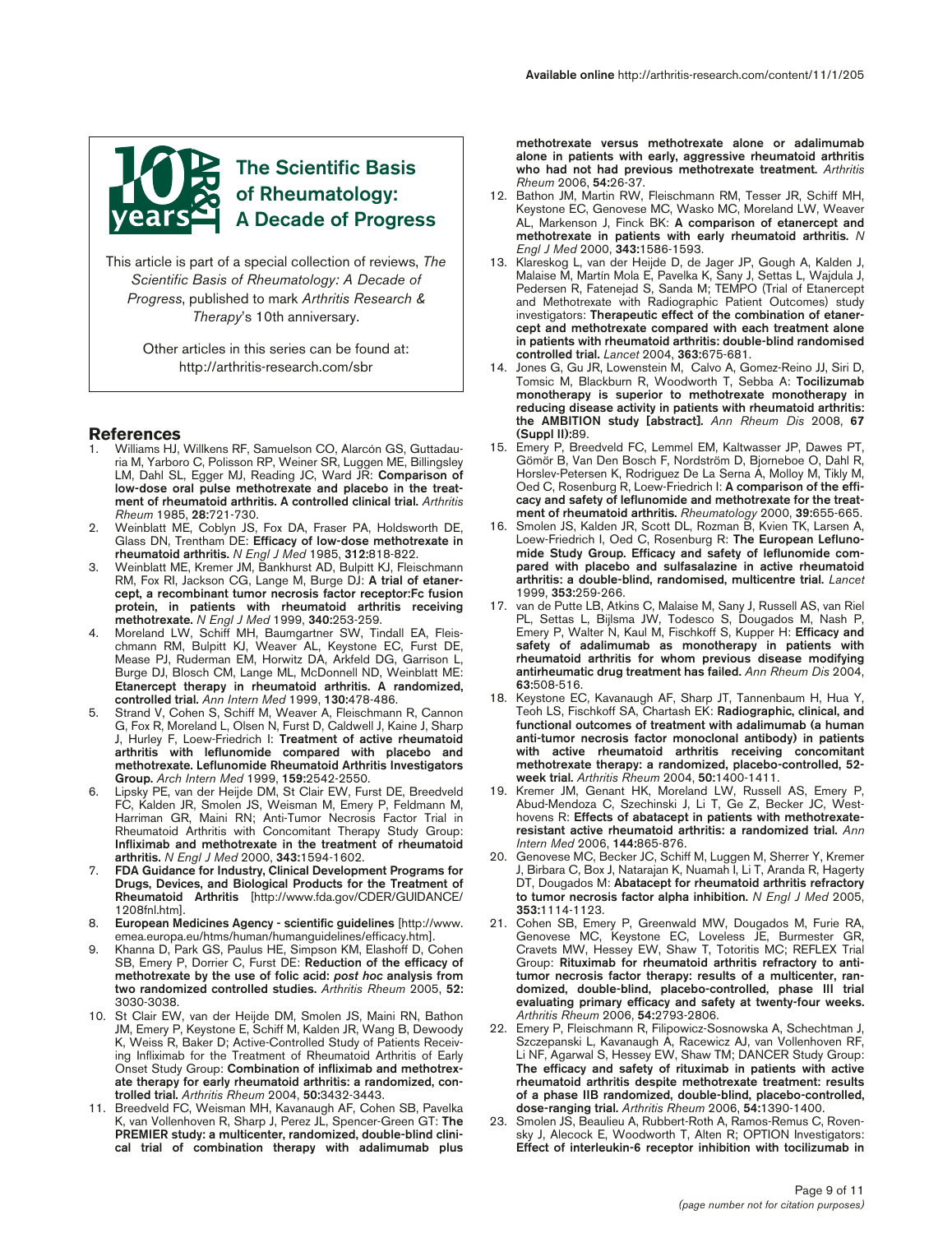**patients with rheumatoid arthritis (OPTION study): a doubleblind, placebo-controlled, randomised trial.** *Lancet* 2008, **371:** 987-997.

- 24. Keystone E, Heijde DV, Mason D Jr., Landewé R, Vollenhoven RV, Combe B, Emery P, Strand V, Mease P, Desai C, Pavelka K: **Certolizumab pegol plus methotrexate is significantly more effective than placebo plus methotrexate in active rheumatoid arthritis: Findings of a fifty-two-week, phase III, multicenter, randomized, double-blind, placebo-controlled, parallel-group study.** *Arthritis Rheum* 2008, **58:**3319-3329.
- 25. Smolen JS, Landewé RB, Mease PJ, Brzezicki J, Mason D, Luijtens K, van Vollenhoven RF, Kavanaugh A, Schiff MH, Burmester GR, Strand V, Vencovsky J, van der Heijde DM: **Efficacy and Safety of Certolizumab Pegol Plus Methotrexate in Active Rheumatoid Arthritis: The RAPID 2 Study.** *Ann Rheum Dis* 2008, in press.
- 26. Boers M: **Add-on or step-up trials for new drug development in rheumatoid arthritis: a new standard?** *Arthritis Rheum* 2003, **48:**1481-1483.
- 27. **FDA Arthritis Advisory Committee meeting: Tocilizumab July 29, 2008** [http://www.fda.gov/ohrms/dockets/ac/08/agenda/ 2008-4371a1-FDA-Final.pdf].
- 28. Strand V: **Counterpoint from the trenches: a pragmatic approach to therapeutic trials in rheumatoid arthritis.** *Arthritis Rheum* 2004, **50:**1344-1347.
- 29. Pavelka K, Kuba V, Rasmussen JM, Mikkelsen K, Tamasi L, Vitek P, Rozman B: **Clinical effects of pralnacasan (PRAL), an orallyactive interleukin-1beta converting enzyme (ICE) inhibitor, in a 285 patient PhII trial in rheumatoid arthritis (RA) [abstract].** *Arthritis Rheum* 2002, **44:**S241.
- 30. Tugwell P, Pincus T, Yocum D, Stein M, Gluck O, Kraag G, McKendry R, Tesser J, Baker P, Wells G: **Combination therapy with cyclosporine and methotrexate in severe RA.** *N Engl J Med* 1995, **333:**137-141.
- 31. Stein CM, Pincus T, Yocum D, Tugwell P, Wells G, Gluck O, Kraag G, Torley H, Tesser J, McKendry R, Brooks RH: **Combination treatment of severe rheumatoid arthritis with cyclosporine and methotrexate for 48 weeks.** *Arthritis Rheum* 1997, **40:**1843-1851.
- 32. Furst DE, Schiff MH, Fleischmann RM, Strand V, Birbara CA, Compagnone D, Fischkoff SA, Chartash EK: **Adalimumab, a fully human anti tumor necrosis factor-alpha monoclonal antibody, and concomitant standard antirheumatic therapy for the treatment of rheumatoid arthritis: results of STAR (Safety Trial of Adalimumab in Rheumatoid Arthritis).** *J Rheumatol* 2003, **30:** 2563-2571.
- 33. Weinblatt M, Combe B, Covucci A, Aranda R, Becker JC, Keystone E: **Safety of the selective costimulation modulator abatacept in rheumatoid arthritis patients receiving background biologic and nonbiologic disease-modifying antirheumatic drugs: a one-year randomized, placebo-controlled study.** *Arthritis Rheum* 2006, **54:**2807-2816.
- 34. Genovese MC, McKay JD, Nasonov EL, Mysler EF, da Silva NA, Alecock E, Woodworth T, Gomez-Reino JJ: **Interleukin-6 receptor inhibition with tocilizumab reduces disease activity in rheumatoid arthritis with inadequate response to diseasemodifying antirheumatic drugs: the tocilizumab in combination with traditional disease-modifying antirheumatic drug therapy study.** *Arthritis Rheum* 2008, **58:**2968-2980.
- 35. van de Putte LB, Rau R, Breedveld FC, Kalden JR, Malaise MG, van Riel PL, Schattenkirchner M, Emery P, Burmester GR, Zeidler H, Moutsopoulos HM, Beck K, Kupper H: **Efficacy and safety of the fully human anti-tumour necrosis factor alpha monoclonal antibody adalimumab (D2E7) in DMARD refractory patients with rheumatoid arthritis: a 12 week, phase II study.** *Ann Rheum Dis* 2003, **62:**1168-1177.
- 36. Emery P, Keystone E, Tony HP, Cantagrel A, van Vollenhoven R, Sanchez A, Alecock E, Lee J, Kremer J: **IL-6 receptor inhibition with tocilizumab improves treatment outcomes in patients with rheumatoid arthritis refractory to anti-TNF biologics: results from a 24-week multicentre randomised placebo controlled trial.** *Ann Rheum Dis* 2008, **67:**1516-1523.
- 37. Smolen J, Kay J, Doyle MK, *et al*.: **Golimumab, a new human anti-tnf-alpha monoclonal antibody, subcutaneously administered every 4 weeks in patients with active rheumatoid arthritis who were previously treated with anti-tnf-alpha agent(s): results of the randomized, double-blind, placebo [abstract].**

*Ann Rheum Dis* 2008, **67(Suppl II):**50.

- 38. Damjanov N, Kauffman R, Spencer-Green GT: **Safety and efficacy of VX-702. a p38 MAP Kinase Inhibitor in rheumatoid arthritis [abstract].** *Ann Rheum Dis* 2008, **67(Suppl II):**125.
- 39*.* Fleischman R, Genovese M, Keystone M, Pavelka L, Durez M , Pavlik-Gaylord S*:* **Lack of efficacy with 3 oral dose levels of TMI-005(Apratastat), in subjects with active rheumatoid arthritis on a background of methotrexate: A phase 2 double blind, placebo controlled, parallel, randomized study [abstract].** *Ann Rheum Dis* 2006, **65(Suppl II):**339.
- Emery P, Zeidler H, Kvien TK, Guslandi M, Naudin R, Stead H, Verburg KM, Isakson PC, Hubbard RC, Geis GS: **Celecoxib versus diclofenac in long-term management of rheumatoid arthritis: randomised double-blind comparison.** *Lancet* 1999, **354:**2106-2111.
- 41. Strand V, Kimberly R, Isaacs JD: **Biologic therapies in rheumatology: lessons learned, future directions.** *Nat Rev Drug Discov* 2007, **6:**75-92.
- 42. Olsen N, Schiff M, Strand V: **Alternate therapy with leflunomide (LEF) or methotrexate (MTX) after switch from initial treatment in patients with active rheumatoid arthritis (RA) [abstract].** *Arthritis Rheum* 1999, **42:**S241.
- 43. Kremer JM, Genovese MC, Cannon GW, Caldwell JR, Cush JJ, Furst DE, Luggen ME, Keystone E, Weisman MH, Bensen WM, Kaine JL, Ruderman EM, Coleman P, Curtis DL, Kopp EJ, Kantor SM, Waltuck J, Lindsley HB, Markenson JA, Strand V, Crawford B, Fernando I, Simpson K, Bathon JM: **Concomitant leflunomide therapy in patients with active rheumatoid arthritis despite stable doses of methotrexate. A randomized, double-blind, placebo-controlled trial.** *Ann Intern Med* 2002, **137:**726-733.
- Kremer J, Genovese M, Cannon GW, Caldwell J, Cush J, Furst DE, Luggen M, Keystone E, Bathon J, Kavanaugh A, Ruderman E, Coleman P, Curtis D, Kopp E, Kantor S, Weisman M, Waltuck J, Lindsley HB, Markenson J, Crawford B, Fernando I, Simpson K, Strand V: **Combination leflunomide and methotrexate (MTX) therapy for patients with active rheumatoid arthritis failing MTX monotherapy: open-label extension of a randomized, double-blind, placebo controlled trial.** *J Rheumatol* 2004, **31:** 1521-1531.
- 45. Strand V, Cohen S, Crawford B, Smolen JS, Scott DL; Leflunomide Investigators Groups: **Patient-reported outcomes better discriminate active treatment from placebo in randomized controlled trials in rheumatoid arthritis.** *Rheumatology* 2004, **43:**640-647.
- 46. Genovese MC, Cohen S, Moreland L, Lium D, Robbins S, Newmark R, Bekker P; 20000223 Study Group: **Combination therapy with etanercept and anakinra in the treatment of patients with rheumatoid arthritis who have been treated unsuccessfully with methotrexate.** *Arthritis Rheum* 2004, **50:** 1412-1419.
- 47. Antoni CE, Kavanaugh A, Manger B, Keenan G, Schaible T, Harriman G: **Responses to infliximab therapy in the ATTRACT trial assessed with the DAS score [abstract].** *Ann Rheum Dis* 2001, **60:**SII:171.
- 48. Van Holten J, Pavelka K, Vencovsky J, Stahl H, Rozman B, Genovese M, Kivitz AJ, Alvaro J, Nuki G, Furst DE, Herrero-Beaumont G, McInnes IB, Musikic P, Tak PP: **A multicentre, randomised, double-blind, placebo controlled phase II study of subcutaneously administered interferon beta 1a in the treatment of patients with active rheumatoid arthritis.** *Ann Rheum Dis* 2005, **64:**64-69.
- 49. Paulus HE, Egger MJ, Ward JR, Williams HJ: **Analysis of improvement in individual rheumatoid arthritis patients treated with disease-modifying antirheumatic drugs, based on the findings in patients treated with placebo. The Cooperative Systematic Studies of Rheumatic Diseases Group.** *Arthritis Rheum* 1990, **33:**477-484.
- 50. Quartier P, Taupin P, Bourdeaut F, Lemelle I, Pillet P, Bost M, Sibilia J, Koné-Paut I, Gandon-Laloum S, LeBideau M, Bader-Meunier B, Mouy R, Debré M, Landais P, Prieur AM: **Efficacy of etanercept for the treatment of juvenile idiopathic arthritis according to the onset type.** *Arthritis Rheum* 2003, **48:**1093- 1101.
- 51. Lovell DJ, Ruperto N, Goodman S, Reiff A, Jung L, Jarosova K, Nemcova D, Mouy R, Sandborg C, Bohnsack J, Elewaut D, Foeldvari I, Gerloni V, Rovensky J, Minden K, Vehe RK, Weiner LW, Horneff G, Huppertz HI, Olson NY, Medich JR, Carcereri-De-Prati